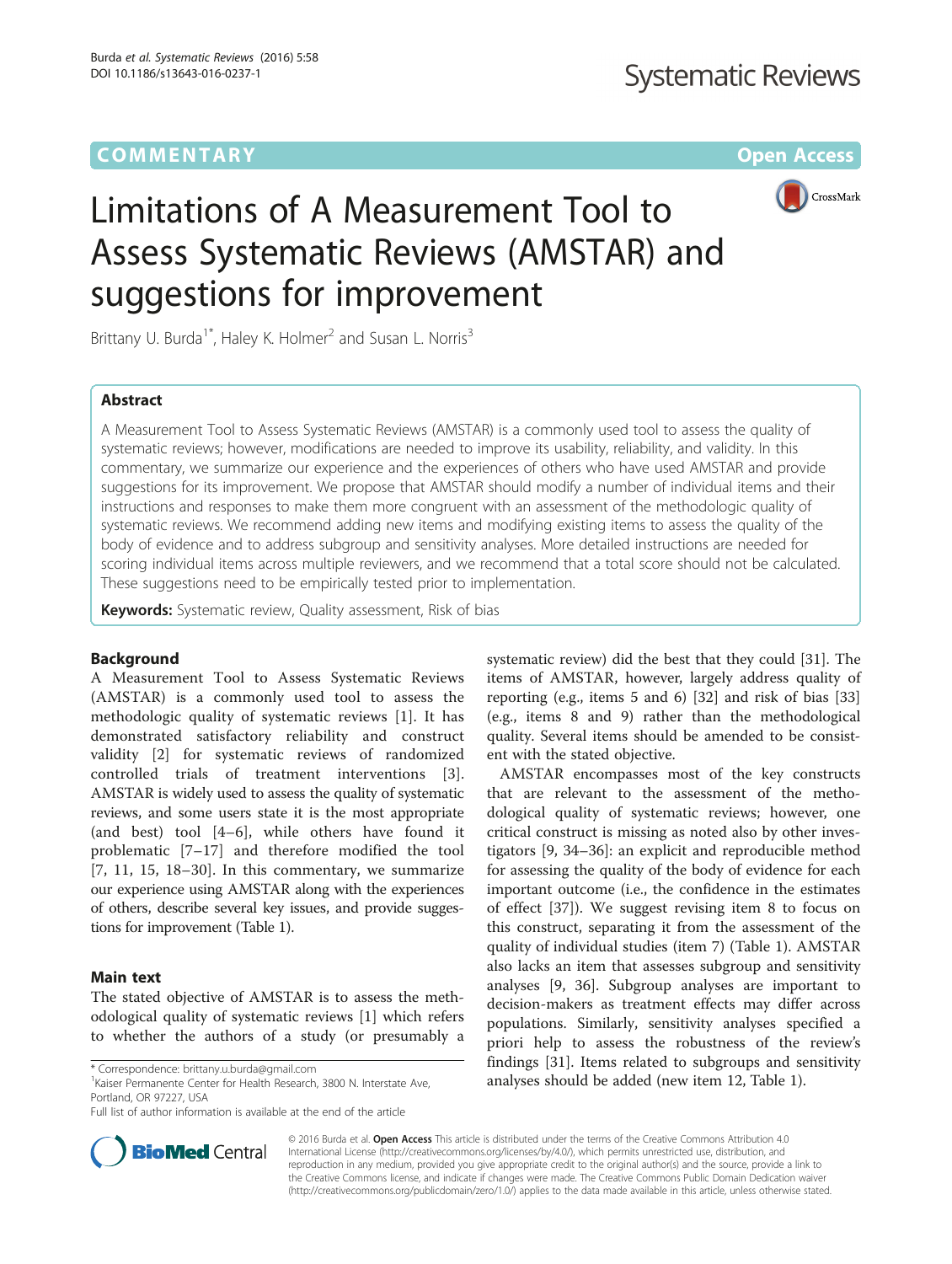<span id="page-1-0"></span>

| AMSTAR tool <sup>a</sup>                                          |                                                                                                                                                                                                                                                                                        | Issues                                             |                                                                                                                                                                                                                                                                                                                                                                                                                                                                                                                                              |                                                        | Suggested revisions                                                                                                                              |                                                                                                                                                                                                                                                                                                                                                                                                                                                                                                                                                                                                                  |                                             |
|-------------------------------------------------------------------|----------------------------------------------------------------------------------------------------------------------------------------------------------------------------------------------------------------------------------------------------------------------------------------|----------------------------------------------------|----------------------------------------------------------------------------------------------------------------------------------------------------------------------------------------------------------------------------------------------------------------------------------------------------------------------------------------------------------------------------------------------------------------------------------------------------------------------------------------------------------------------------------------------|--------------------------------------------------------|--------------------------------------------------------------------------------------------------------------------------------------------------|------------------------------------------------------------------------------------------------------------------------------------------------------------------------------------------------------------------------------------------------------------------------------------------------------------------------------------------------------------------------------------------------------------------------------------------------------------------------------------------------------------------------------------------------------------------------------------------------------------------|---------------------------------------------|
| Item                                                              | Instructions                                                                                                                                                                                                                                                                           | Related to the item                                | Related to the<br>instructions                                                                                                                                                                                                                                                                                                                                                                                                                                                                                                               | Related to<br>the responses                            | Item                                                                                                                                             | Instructions                                                                                                                                                                                                                                                                                                                                                                                                                                                                                                                                                                                                     | Responses                                   |
| 1. Was an "a priori"<br>design provided?                          | The research question<br>and inclusion criteria<br>should be established<br>before the conduct of<br>the review.<br>Note: Need to refer<br>to protocol, ethics<br>approval, or pre-<br>determined/a priori<br>published research<br>objectives to score "yes."                         | The phrase "a priori<br>design" is unclear.        | Unless a protocol is<br>available or the authors<br>explicitly state that the<br>design was developed a<br>priori, a "yes" response is<br>not indicated; thus "cannot<br>answer" is likely the most<br>common response. Many<br>review authors state that<br>they developed the<br>research questions and<br>inclusion criteria prior to<br>executing the search;<br>however, according to the<br>instructions, a report of<br>such an approach would<br>still be "cannot answer" as<br>there is no reference to a<br>protocol, for example. | "Not applicable" is<br>not an appropriate<br>response. | Reword: Were the<br>review questions<br>and inclusion/<br>exclusion criteria<br>clearly delineated<br>prior to executing<br>the search strategy? | Reword: The review<br>questions and inclusion/<br>exclusion criteria should<br>be established a priori as<br>evidenced by a published<br>protocol or an explicit<br>statement in the review.<br>Note: If the review refers<br>to a protocol, ethics<br>approval, or to<br>pre-determined research<br>questions and inclusion/<br>exclusions criteria,<br>score "yes."                                                                                                                                                                                                                                            | Remove the<br>"not applicable"<br>response. |
| 2. Was there duplicate<br>study selection and<br>data extraction? | There should be at<br>least two independent<br>data extractors and a<br>consensus procedure<br>for disagreements<br>should be in place.<br>Note: Two people do<br>study selection, two<br>people do data<br>extraction, consensus<br>process or one person<br>checks the other's work. | None.                                              | The main sentence relates<br>to extraction only, and the<br>"note" relates to the other<br>aspects of the question.<br>The "note" is not clearly<br>written; for example, does<br>the consensus process<br>apply to study selection<br>as well?                                                                                                                                                                                                                                                                                              | "Not applicable" is<br>not an appropriate<br>response. | None.                                                                                                                                            | Reword: There should be<br>at least two independent<br>assessors for study<br>selection (i.e., title, abstract<br>and full-text screening).<br>There should be either<br>duplicate independent<br>data extraction or<br>verification of extracted<br>data by a second person.<br>A consensus process<br>should be used when<br>disagreements arise in<br>either study selection at<br>the full-text stage or in<br>data extraction.Note: If<br>two independent people<br>do study selection and<br>data extraction is verified,<br>with consensus used in<br>the event of disagreements,<br>then indicate "yes." | Remove the<br>"not applicable"<br>response. |
| 3. Was a<br>comprehensive<br>literature search<br>performed?      | At least two electronic<br>sources should be<br>searched. The report<br>must include years and<br>databases used (e.g.,<br>Central, EMBASE, and<br>MEDLINE). Key words                                                                                                                 | This item should proceed<br>to the current item 2. | Additional clarity is<br>needed and inclusion<br>and exclusion criteria<br>related to language of<br>publication should be<br>explicitly addressed.                                                                                                                                                                                                                                                                                                                                                                                          | "Not applicable" is<br>not an appropriate<br>response. | Reorder: This item<br>should precede<br>current item 2.                                                                                          | Reword: At least two<br>bibliographic databases<br>should be searched. The<br>report must include years<br>and databases examined<br>(e.g., Central, EMBASE, and<br>MEDLINE). Key words and/                                                                                                                                                                                                                                                                                                                                                                                                                     | Remove the<br>"not applicable"<br>response. |

# Page 2 of 10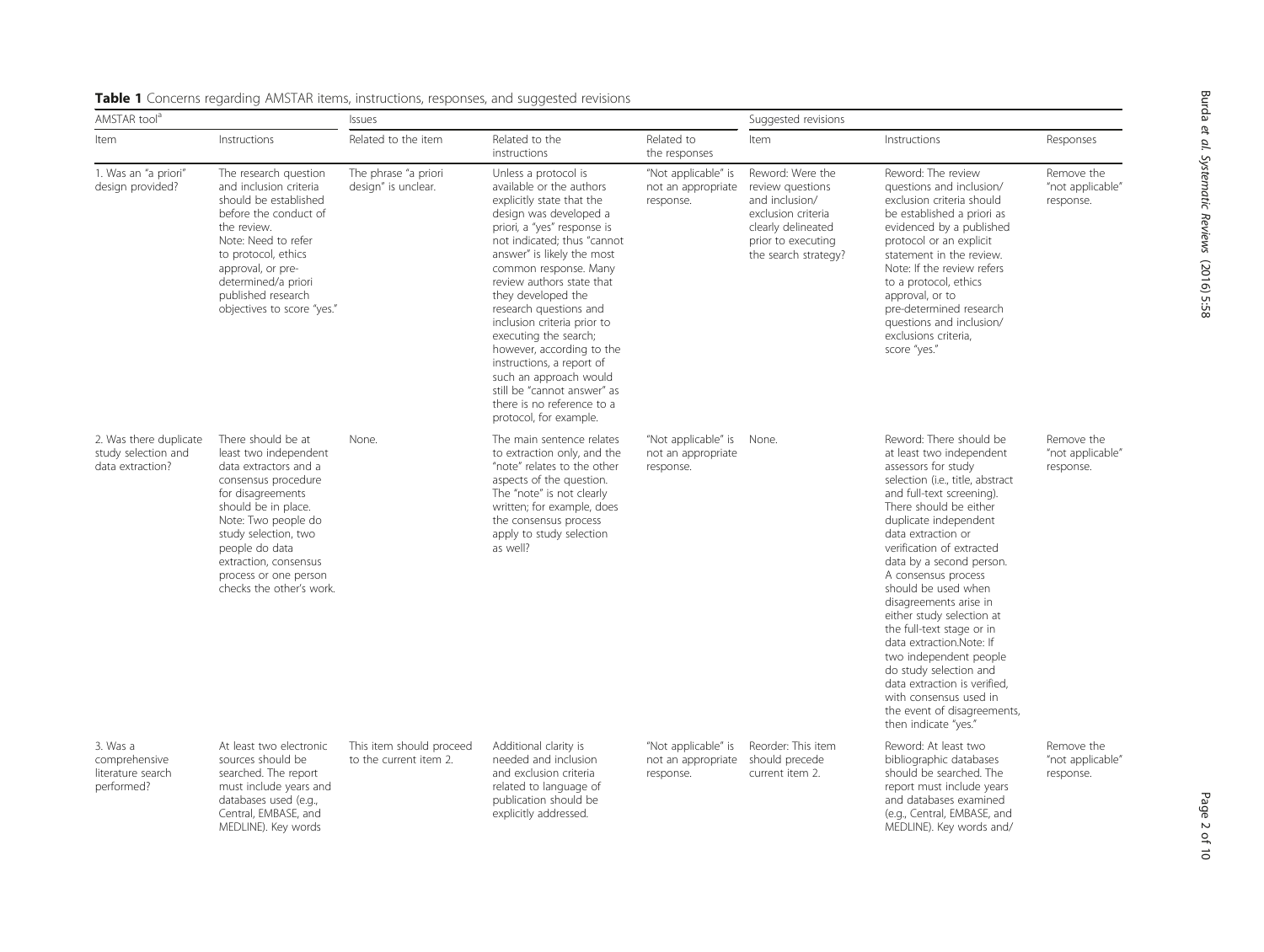|                                                                                                     | and/or MESH terms<br>must be stated and<br>where feasible the<br>search strategy should<br>be provided. All<br>searches should be<br>supplemented by<br>consulting current<br>contents, reviews,<br>textbooks, specialized<br>registers, or experts in<br>the particular field of<br>study, and by reviewing<br>the references in the<br>studies found.<br>Note: At least two<br>sources plus one<br>supplementary strategy<br>used, select "yes."                                                                                                                                                                                                                                                            |                                                                                                                                                                                                                                                                                                             |                                                                                                                                                                                                                                                                           |                                                        |                                                                                                                                       | or MESH terms must be<br>reported and the search<br>strategy available. All<br>searches should be<br>supplemented by<br>consulting reviews,<br>specialized registers, or<br>experts in the particular<br>field of study, and by<br>reviewing the references<br>in the studies found.<br>Publications in all relevant<br>languages should be<br>sought and a justification<br>provided when there are<br>language restrictions.<br>Note: If at least two<br>bibliographic databases<br>plus one supplementary<br>strategy were used,<br>select "yes." |                                              |
|-----------------------------------------------------------------------------------------------------|---------------------------------------------------------------------------------------------------------------------------------------------------------------------------------------------------------------------------------------------------------------------------------------------------------------------------------------------------------------------------------------------------------------------------------------------------------------------------------------------------------------------------------------------------------------------------------------------------------------------------------------------------------------------------------------------------------------|-------------------------------------------------------------------------------------------------------------------------------------------------------------------------------------------------------------------------------------------------------------------------------------------------------------|---------------------------------------------------------------------------------------------------------------------------------------------------------------------------------------------------------------------------------------------------------------------------|--------------------------------------------------------|---------------------------------------------------------------------------------------------------------------------------------------|------------------------------------------------------------------------------------------------------------------------------------------------------------------------------------------------------------------------------------------------------------------------------------------------------------------------------------------------------------------------------------------------------------------------------------------------------------------------------------------------------------------------------------------------------|----------------------------------------------|
| 4. Was the status<br>of publication (i.e.<br>gray literature)<br>used as an<br>inclusion criterion? | The authors should<br>state that they searched<br>for reports regardless<br>of their publication<br>type. The authors<br>should state whether<br>or not they excluded<br>any reports (from the<br>systematic review),<br>based on their<br>publication status,<br>language, etc.<br>Note: If review indicates<br>that there was a search<br>for "gray literature" or<br>"unpublished literature,"<br>indicate "yes." Single<br>database, dissertations,<br>conference proceedings,<br>and trial registries are all<br>considered gray for this<br>purpose. If searching a<br>source that contains<br>both gray and non-gray,<br>must specify that they<br>were searching for gray/<br>unpublished literature. | As written, this item is a<br>reporting issue and not<br>a quality issue. The item<br>implies that if publication<br>status was an inclusion<br>(or exclusion) criterion,<br>you respond "yes." This<br>differs from the<br>instructions which focus<br>on the appropriate<br>inclusion of gray literature. | The second sentence<br>suggests that the review<br>simply has to state if any<br>reports were excluded<br>based on publication type,<br>which is a reporting issue<br>and not a quality issue.<br>Language of publication<br>is primarily an issue of<br>gray literature. | "Not applicable" is<br>not an appropriate<br>response. | Reword: Was<br>relevant gray<br>literature<br>included in the<br>review?<br>Reorder: This<br>item should<br>follow current<br>item 3. | Reword: The authors<br>searched for and<br>considered gray<br>literature (e.g., trial<br>registries, conference<br>abstracts, dissertations,<br>and unpublished<br>reports) as appropriate<br>to the research question.<br>Note: If the review<br>indicates that there<br>was a search for gray<br>literature that is<br>appropriate to the<br>research question,<br>score "yes."                                                                                                                                                                    | Remove the "<br>not applicable"<br>response. |
| 5. Was a list of<br>studies (included                                                               | A list of included and<br>excluded studies should<br>be provided.                                                                                                                                                                                                                                                                                                                                                                                                                                                                                                                                                                                                                                             | None.                                                                                                                                                                                                                                                                                                       | Including a list of all<br>excluded studies may not<br>be feasible, even if online                                                                                                                                                                                        | "Not applicable" is<br>not an appropriate<br>response. | None.                                                                                                                                 | Reword: A list of included<br>and excluded studies at<br>the full-text stage should                                                                                                                                                                                                                                                                                                                                                                                                                                                                  | Remove the<br>"not applicable"<br>response.  |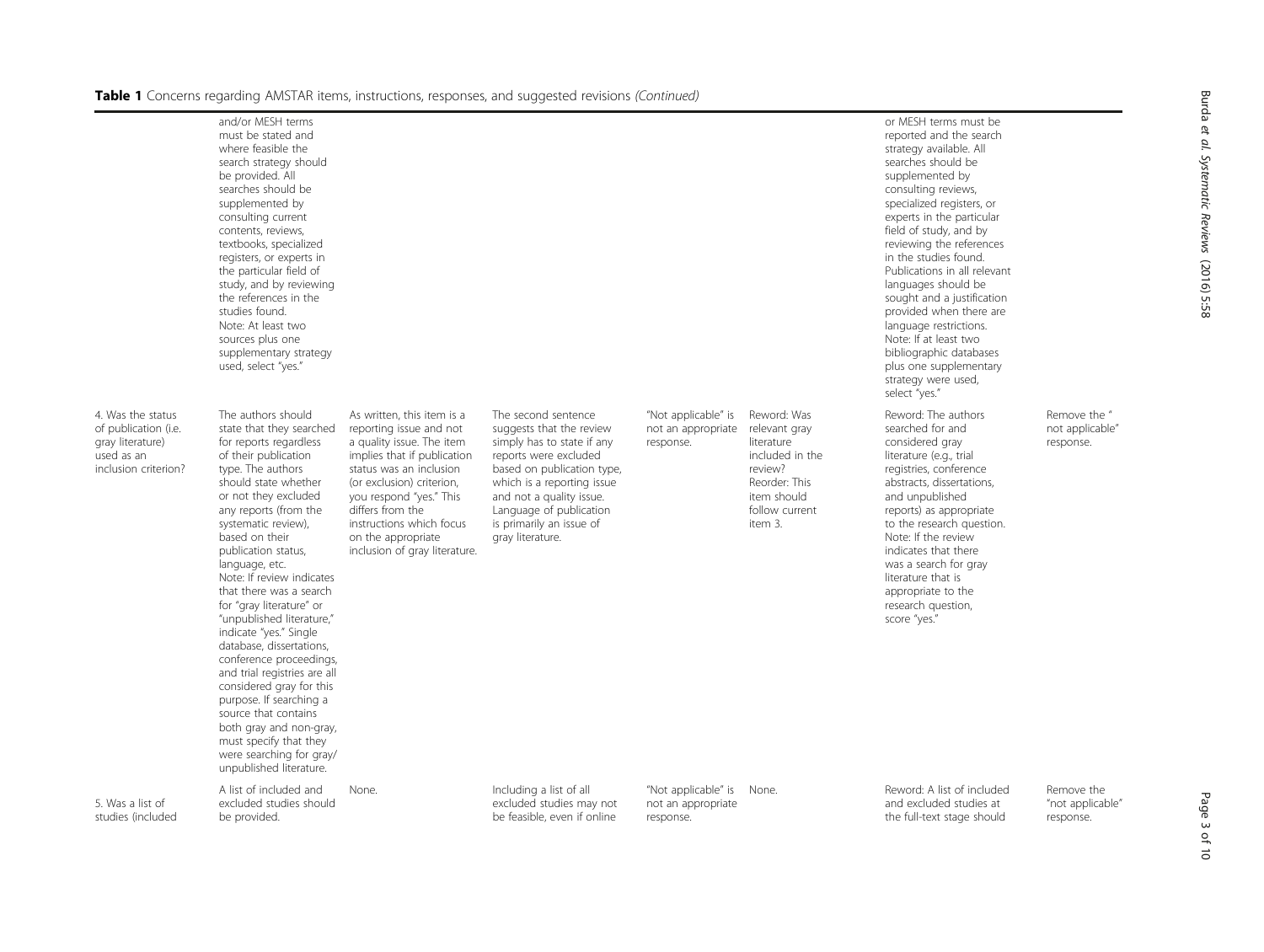| and excluded)<br>provided?                                                              | Note: Acceptable if the<br>excluded studies are<br>referenced. If there is an<br>electronic link to the list.<br>but the link is dead<br>select "no."                                                                                                                                                                                                                                                                                                                          |                                                                                                                                                                                                                                                                                                   | capabilities are available. It<br>is unclear at what stage<br>the excluded list is<br>focused; the full-text or the<br>title and abstract stage.                                                                                                                                                                                                                                                                 |                                                        |                                                                                                                                                                                                          | be available to the reader<br>(either within the<br>publication, in an online<br>appendix, or from the<br>review authors).<br>Note: If a list of both<br>included and excluded<br>studies (the latter at the<br>full-text stage) is<br>available either directly<br>or by inquiry, then<br>score "yes."                                                                                                                                               |                                             |
|-----------------------------------------------------------------------------------------|--------------------------------------------------------------------------------------------------------------------------------------------------------------------------------------------------------------------------------------------------------------------------------------------------------------------------------------------------------------------------------------------------------------------------------------------------------------------------------|---------------------------------------------------------------------------------------------------------------------------------------------------------------------------------------------------------------------------------------------------------------------------------------------------|------------------------------------------------------------------------------------------------------------------------------------------------------------------------------------------------------------------------------------------------------------------------------------------------------------------------------------------------------------------------------------------------------------------|--------------------------------------------------------|----------------------------------------------------------------------------------------------------------------------------------------------------------------------------------------------------------|-------------------------------------------------------------------------------------------------------------------------------------------------------------------------------------------------------------------------------------------------------------------------------------------------------------------------------------------------------------------------------------------------------------------------------------------------------|---------------------------------------------|
| 6. Were the<br>characteristics of<br>the included<br>studies provided?                  | In an aggregated form<br>such as a table, data<br>from the original<br>studies should be<br>provided on the<br>participants,<br>interventions and<br>outcomes. The<br>ranges of<br>characteristics in<br>all the studies<br>analyzed e.g. age,<br>race, sex, relevant<br>socioeconomic data,<br>disease status,<br>duration, severity,<br>or other diseases<br>should be reported.<br>Note: Acceptable if<br>not in table format<br>as long as they are<br>described as above. | As written, this question<br>focuses on reporting<br>and not quality.                                                                                                                                                                                                                             | It should be emphasized<br>that the ranges of<br>characteristics should be<br>tailored to the review<br>question.                                                                                                                                                                                                                                                                                                | "Not applicable" is<br>not an appropriate<br>response. | None.                                                                                                                                                                                                    | Reword: In summary<br>form, relevant data from<br>the individual studies<br>should be provided on<br>the participants, interventions,<br>comparators and outcomes.<br>Note: If the summary provides<br>the information necessary for<br>the reader to understand<br>the key characteristics of<br>each study, score "yes."                                                                                                                            | Remove the<br>"not applicable"<br>response. |
| 7. Was the scientific<br>quality of the included<br>studies assessed and<br>documented? | A priori methods of<br>assessment should be<br>provided (e.g., for<br>effectiveness studies if<br>the author(s) chose<br>to include only<br>randomized, double-<br>blind, placebo<br>controlled studies, or<br>allocation concealment<br>as inclusion criteria); for<br>other types of studies<br>alternative items will<br>be relevant.<br>Note: Can include use<br>of a quality scoring tool<br>or checklist (e.g., Jadad                                                    | The meaning of "scientific<br>quality" is unclear. At the<br>individual study level, an<br>assessment of the risk of<br>bias is likely to be more<br>useful than consideration<br>of quality. It is also unclear<br>if this item refers to the<br>individual study or to the<br>body of evidence. | The meaning of the phrase<br>a priori methods of<br>assessment" is unclear. The<br>tools used to assess risk of<br>bias should be reliable.<br>valid and tailored to the<br>study design and include<br>relevant contextual<br>issues.<br>Quality scoring tools<br>are not generally<br>recommended because<br>they require each item to<br>be weighted relative to<br>other items.<br>A sensitivity analysis is | "Not applicable" is<br>not an appropriate<br>response. | Reword: Was the<br>risk of bias assessed<br>for each included<br>study, taking<br>into account<br>important potential<br>confounders and<br>other sources of<br>bias relevant to<br>the review question? | Reword: At least two authors<br>should assess the risk of bias<br>using an instrument<br>appropriate to the study<br>design and context. A<br>consensus process should<br>be used to determine the<br>final assessment. The risk<br>of bias should be reported<br>for each study. Quality<br>scores should not be used;<br>categories such as high,<br>moderate, and<br>low are preferred.<br>Note: If the risk of bias of<br>each included study was | Remove the<br>"not applicable"<br>response. |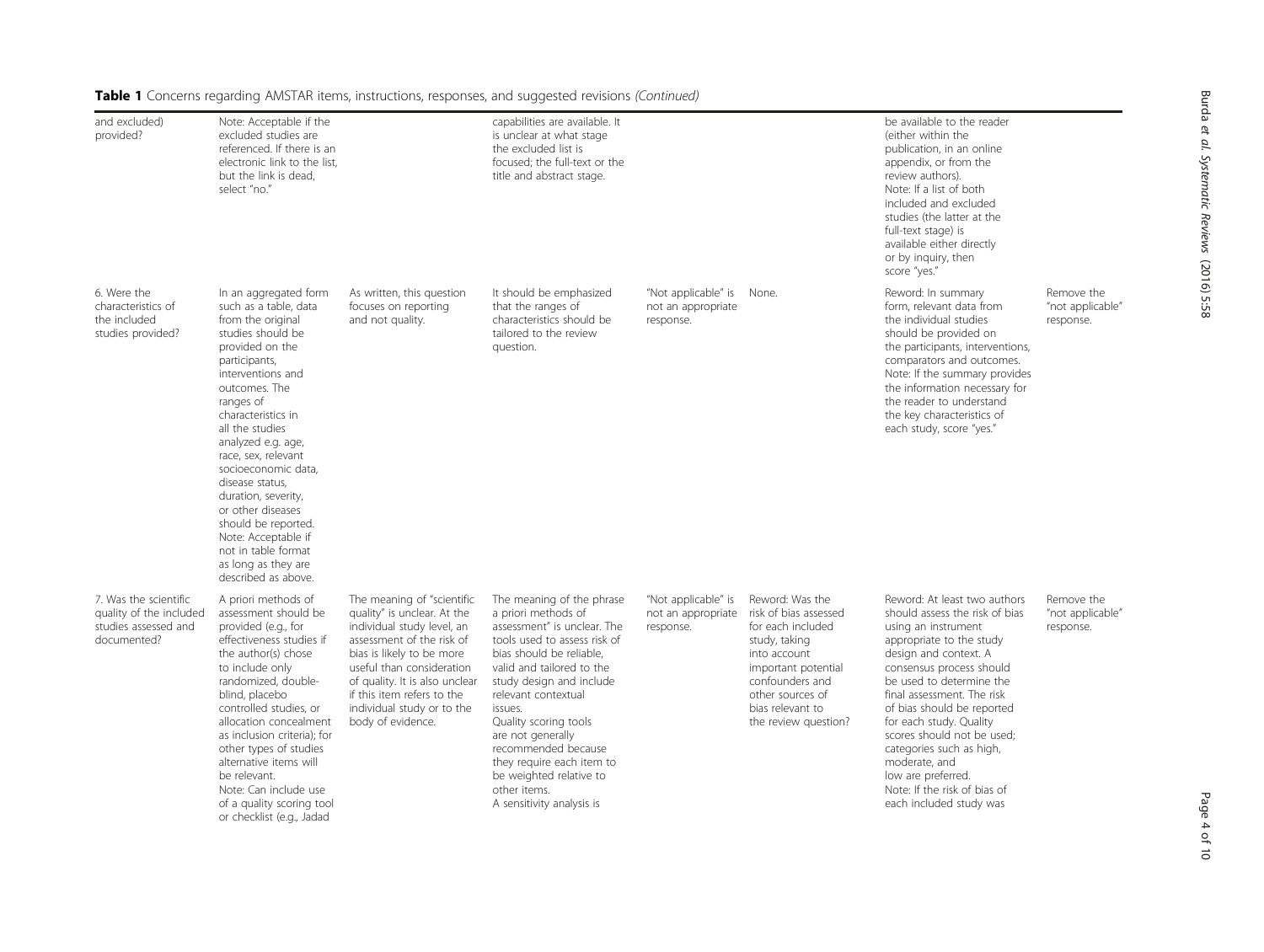|                                                                                                                     | scale, risk of bias,<br>sensitivity analysis, etc.),<br>or a description of                                                                                                                                                                                                                                                                                                                                                                |                                                                                                                                                                                         | not a type of quality<br>tool or checklist.                                                                                                                                                                                                                                                                                                                                                                                                                    |                                                                            |                                                                                                                                                                                                         | appropriately assessed<br>and reported, score "yes."                                                                                                                                                                                                                                                                                                                                                                                                                                                                   |                                             |
|---------------------------------------------------------------------------------------------------------------------|--------------------------------------------------------------------------------------------------------------------------------------------------------------------------------------------------------------------------------------------------------------------------------------------------------------------------------------------------------------------------------------------------------------------------------------------|-----------------------------------------------------------------------------------------------------------------------------------------------------------------------------------------|----------------------------------------------------------------------------------------------------------------------------------------------------------------------------------------------------------------------------------------------------------------------------------------------------------------------------------------------------------------------------------------------------------------------------------------------------------------|----------------------------------------------------------------------------|---------------------------------------------------------------------------------------------------------------------------------------------------------------------------------------------------------|------------------------------------------------------------------------------------------------------------------------------------------------------------------------------------------------------------------------------------------------------------------------------------------------------------------------------------------------------------------------------------------------------------------------------------------------------------------------------------------------------------------------|---------------------------------------------|
|                                                                                                                     | quality items with some<br>kind of result for each<br>study ("low" or "high" is<br>fine, as long as it is clear<br>which studies scored<br>"low" and which scored<br>"high"; a summary<br>score/range for all<br>studies is not<br>acceptable.                                                                                                                                                                                             |                                                                                                                                                                                         |                                                                                                                                                                                                                                                                                                                                                                                                                                                                |                                                                            |                                                                                                                                                                                                         |                                                                                                                                                                                                                                                                                                                                                                                                                                                                                                                        |                                             |
| 8. Was the scientific<br>quality of the<br>included studies<br>used appropriately<br>in formulating<br>conclusions? | The results of the<br>methodological rigor<br>and scientific quality<br>should be considered<br>in the analysis and the<br>conclusions of the<br>review, and explicitly<br>stated in formulating<br>recommendations.<br>Note: Might say<br>something such as "the<br>results should be<br>interpreted with caution<br>due to poor quality of<br>included studies."<br>Cannot score "yes" for<br>question if scored "no"<br>for question 7. | The meaning of "scientific<br>quality" is unclear.                                                                                                                                      | Systematic reviews should<br>not contain<br>recommendations; the<br>difference between<br>methodological rigor and<br>scientific quality is unclear;<br>and additional guidance is<br>needed on how best to<br>use quality assessments<br>when formulating<br>conclusions. The item<br>refers only to conclusions;<br>however the instructions<br>refer to both analysis and<br>conclusions. It is unclear<br>how quality should be<br>considered in analyses. | It is unclear how<br>the response "not<br>applicable" would<br>be applied. | Reword: Was the<br>quality of the<br>body of evidence<br>appropriately<br>assessed and<br>considered in<br>formulating the<br>conclusions of<br>the review?                                             | Reword: The review<br>authors should have<br>assessed the quality<br>of the body of evidence<br>for each important<br>outcome across studies<br>using GRADE or<br>another explicit and<br>transparent approach<br>[37, 60, 61], and the<br>review conclusions<br>should reflect that<br>assessment.<br>Note: Score "yes" if the<br>review authors appropriately<br>considered the quality of<br>the body of evidence<br>(across studies) for each<br>important and critical<br>outcome in the review's<br>conclusions. | Remove the<br>"not applicable"<br>response. |
| 9. Were the methods<br>used to combine the<br>findings of studies<br>appropriate?                                   | For the pooled results, a<br>test should be done to<br>ensure the studies were<br>combinable, to assess<br>their homogeneity (i.e.,<br>$x^2$ test for homogeneity,<br>$\ell^2$ ). If heterogeneity<br>exists a random effects<br>model should be used<br>and/or the clinical<br>appropriateness of<br>combining should be<br>taken into consideration<br>(i.e. is it sensible<br>to combine?).                                             | The item addresses the<br>method for combining<br>studies, yet the instructions<br>relate to issues of statistical<br>heterogeneity and imply<br>that a meta-analysis<br>was performed. | It is not appropriate<br>to examine statistical<br>heterogeneity before<br>clinical appropriateness:<br>the latter should always<br>be performed first. Tests<br>for heterogeneity do not<br>"ensure the studies were<br>combinable."                                                                                                                                                                                                                          | None.                                                                      | Reword: Were the<br>data appropriately<br>synthesized in a<br>qualitative manner<br>and if applicable,<br>was heterogeneity<br>assessed? If a<br>meta-analysis was<br>performed, was<br>it appropriate? | Reword: Authors should<br>provide a qualitative<br>synthesis and explore<br>heterogeneity if applicable.<br>If a meta-analysis was<br>performed, it should have<br>been performed in an<br>appropriate manner.<br>Note: Score "yes" if the<br>qualitative synthesis is<br>appropriate, if heterogeneity<br>was explored, and if a<br>meta-analysis was<br>performed, it was appropriate.                                                                                                                               | None.                                       |

Note: Indicate "yes" if they mention or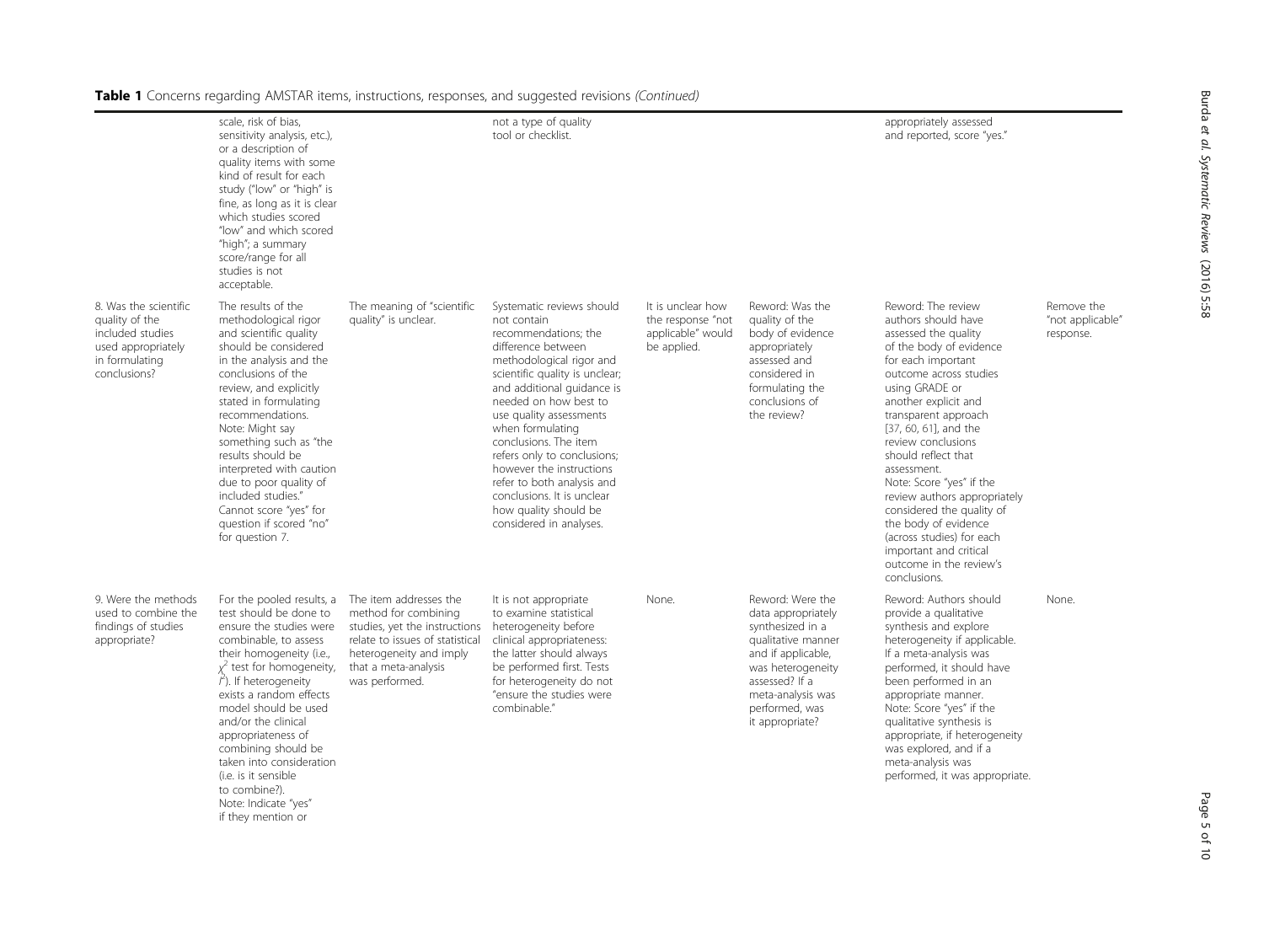|                                                            | describe heterogeneity<br>(i.e., if they explain but<br>cannot pool because of<br>heterogeneity/variability<br>between interventions.                                                                                                                                                                                                                                                                                   |                                                                                                                                                                                                                                                                                                         |                                                                                                                                                                                                                                                                                                                                                                    |                                                                                                                                                                                                                                                                      |                                                                                                                                                                                              |                                                                                                                                                                                                                                                                                                                                                                                                                                                                                                                                                                                                                                                               |                                             |
|------------------------------------------------------------|-------------------------------------------------------------------------------------------------------------------------------------------------------------------------------------------------------------------------------------------------------------------------------------------------------------------------------------------------------------------------------------------------------------------------|---------------------------------------------------------------------------------------------------------------------------------------------------------------------------------------------------------------------------------------------------------------------------------------------------------|--------------------------------------------------------------------------------------------------------------------------------------------------------------------------------------------------------------------------------------------------------------------------------------------------------------------------------------------------------------------|----------------------------------------------------------------------------------------------------------------------------------------------------------------------------------------------------------------------------------------------------------------------|----------------------------------------------------------------------------------------------------------------------------------------------------------------------------------------------|---------------------------------------------------------------------------------------------------------------------------------------------------------------------------------------------------------------------------------------------------------------------------------------------------------------------------------------------------------------------------------------------------------------------------------------------------------------------------------------------------------------------------------------------------------------------------------------------------------------------------------------------------------------|---------------------------------------------|
| 10. Was the likelihood<br>of publication bias<br>assessed? | An assessment of<br>publication bias should<br>include a combination<br>of graphical aids (e.g.,<br>funnel plot, other<br>available tests) and/or<br>statistical tests (e.g.,<br>Egger regression<br>test).Note: If no test<br>values or funnel plots<br>included, score "no."<br>Score "yes" if mentions<br>that publication bias<br>could not be assessed<br>because there were<br>fewer than 10 included<br>studies. | None.                                                                                                                                                                                                                                                                                                   | These tests examine the<br>issue of small study bias,<br>not publication bias per se.<br>Often more important<br>than graphical and<br>statistical tests in exploring<br>publication bias is<br>information that can be<br>retrieved from study<br>registries, and from<br>regulatory and other<br>agencies (e.g., gray literature).                               | "Not applicable"<br>may be an<br>appropriate<br>response if the<br>assessment of<br>publication bias is<br>inappropriate (e.g.,<br>less than 5-10<br>studies) or was<br>assessed as part of<br>the tool used to<br>evaluate the body<br>of the evidence<br>(item 8). | None.                                                                                                                                                                                        | Reword: The potential for<br>publication bias should have<br>been considered in the review.<br>using other information as<br>relevant, and graphical aids<br>and statistical tests as<br>appropriate. The limitations<br>of the statistical and<br>graphical tests should be<br>noted in the review.<br>Note: A "yes" response<br>can be used if the review<br>authors explored the data<br>and other relevant<br>information sources for<br>evidence of small study<br>or publication bias. A<br>"not applicable" response<br>should be used if<br>publication bias was<br>considered as part of<br>quality assessment of the<br>body of evidence in item 8. | None.                                       |
| 11. Was the conflict<br>of interest stated?                | Potential sources of<br>support should be<br>clearly acknowledged in<br>both the systematic<br>review and the included<br>studies.<br>Note: To get a "yes,"<br>must indicate source<br>of funding or support<br>for the systematic<br>review AND for each<br>of the included studies.                                                                                                                                   | The phrase "conflict of<br>interest" is unclear. This<br>likely refers to whether<br>there is a disclosure of<br>conflicts, but it is unclear<br>whether this refers to<br>individual authors of the<br>review and/or included<br>studies or to the funder<br>of the review and/or<br>included studies. | The instructions are not<br>congruent with the item.<br>"Sources of support" could<br>refer to funding for the<br>review, financial support<br>for the review authors, or<br>funding of the included<br>studies. Conflict of interest<br>includes other interests<br>that may interfere with the<br>authors' objectivity, such as<br>personal financial interests. | "Not applicable" is<br>not an appropriate<br>response.                                                                                                                                                                                                               | Reword: Were<br>conflicts of interest<br>disclosed for all of<br>the review authors<br>and was the<br>funding source of<br>the review and of<br>each study within<br>the review<br>reported? | Reword: Disclosures of<br>relevant interests should be<br>provided for all review<br>authors and the source of<br>funding for the review<br>and for each study<br>included in the review<br>should be reported.<br>Note: "Yes" is indicated if<br>disclosures of interest are<br>provided for all review<br>authors, the funding for<br>the review is provided<br>and is not likely to be a<br>source of bias to the<br>review's conclusions,<br>and the funding for all<br>included studies is<br>indicated (or if not                                                                                                                                       | Remove the<br>"not applicable"<br>response. |

Page 6 of 10

reported in the individual studies then this is indicated).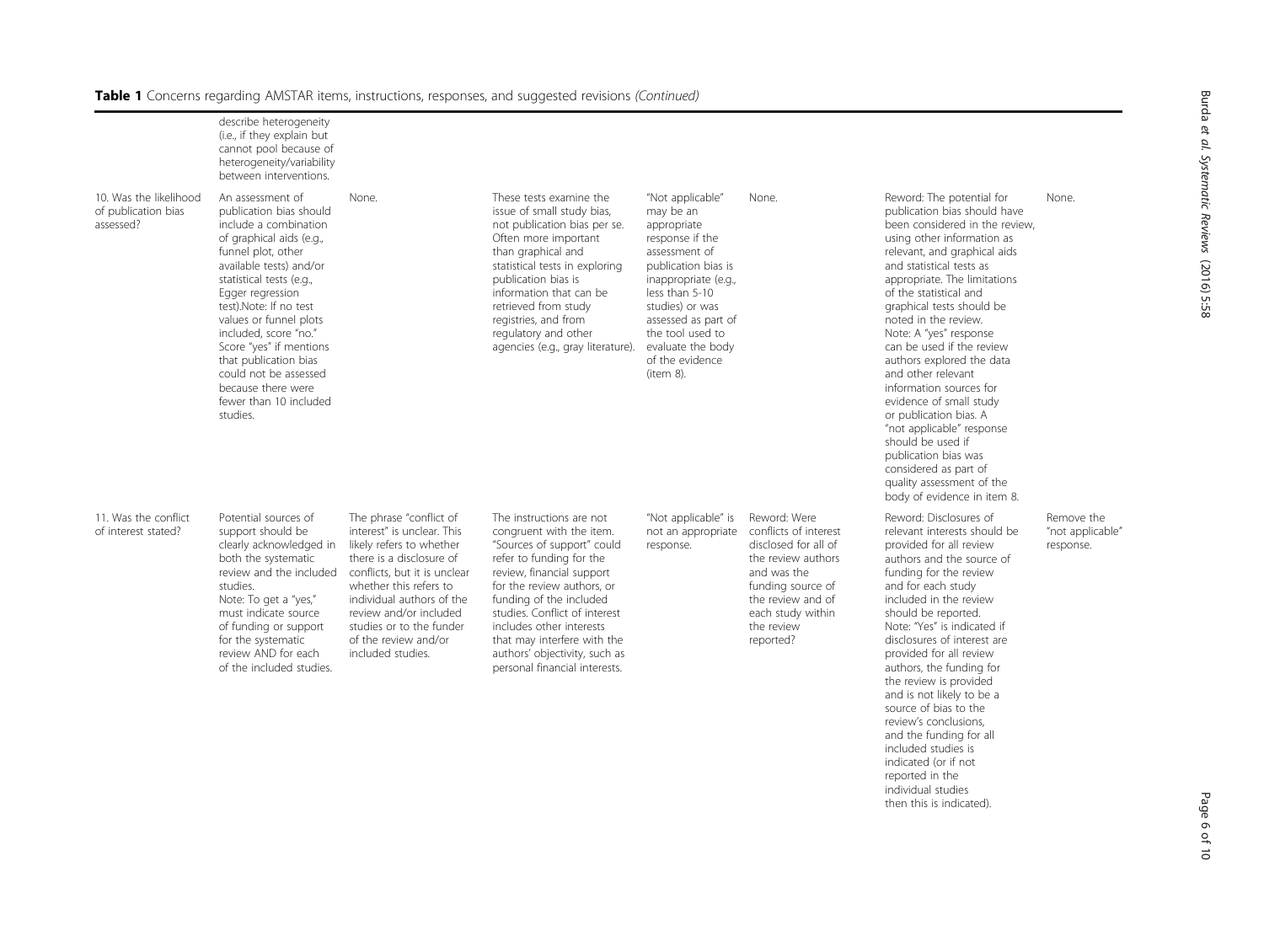| <b>Table 1</b> Concerns regarding AMSTAR items, instructions, responses, and suggested revisions (Continued) |  |  |  |
|--------------------------------------------------------------------------------------------------------------|--|--|--|
|--------------------------------------------------------------------------------------------------------------|--|--|--|

| Not applicable<br>Were relevant<br>Relevant population<br>Yes, no,<br>subgroups and<br>subgroups<br>cannot answer<br>considered in<br>characteristics should<br>be considered in the<br>the review process,<br>scope and in the key<br>analysis, and conclusions?<br>questions for the review,<br>and in searching, data<br>extraction and analysis<br>and in the review's<br>conclusions.<br>Note: "Yes" is indicated<br>if the main relevant<br>subpopulations and<br>characteristics were<br>considered throughout<br>the review process. |
|----------------------------------------------------------------------------------------------------------------------------------------------------------------------------------------------------------------------------------------------------------------------------------------------------------------------------------------------------------------------------------------------------------------------------------------------------------------------------------------------------------------------------------------------|
|                                                                                                                                                                                                                                                                                                                                                                                                                                                                                                                                              |

altems, instructions, and notes listed on AMSTAR's website ([http://amstar.ca/Amstar\\_Checklist.php\)](http://amstar.ca/Amstar_Checklist.php) as of June 10, 2015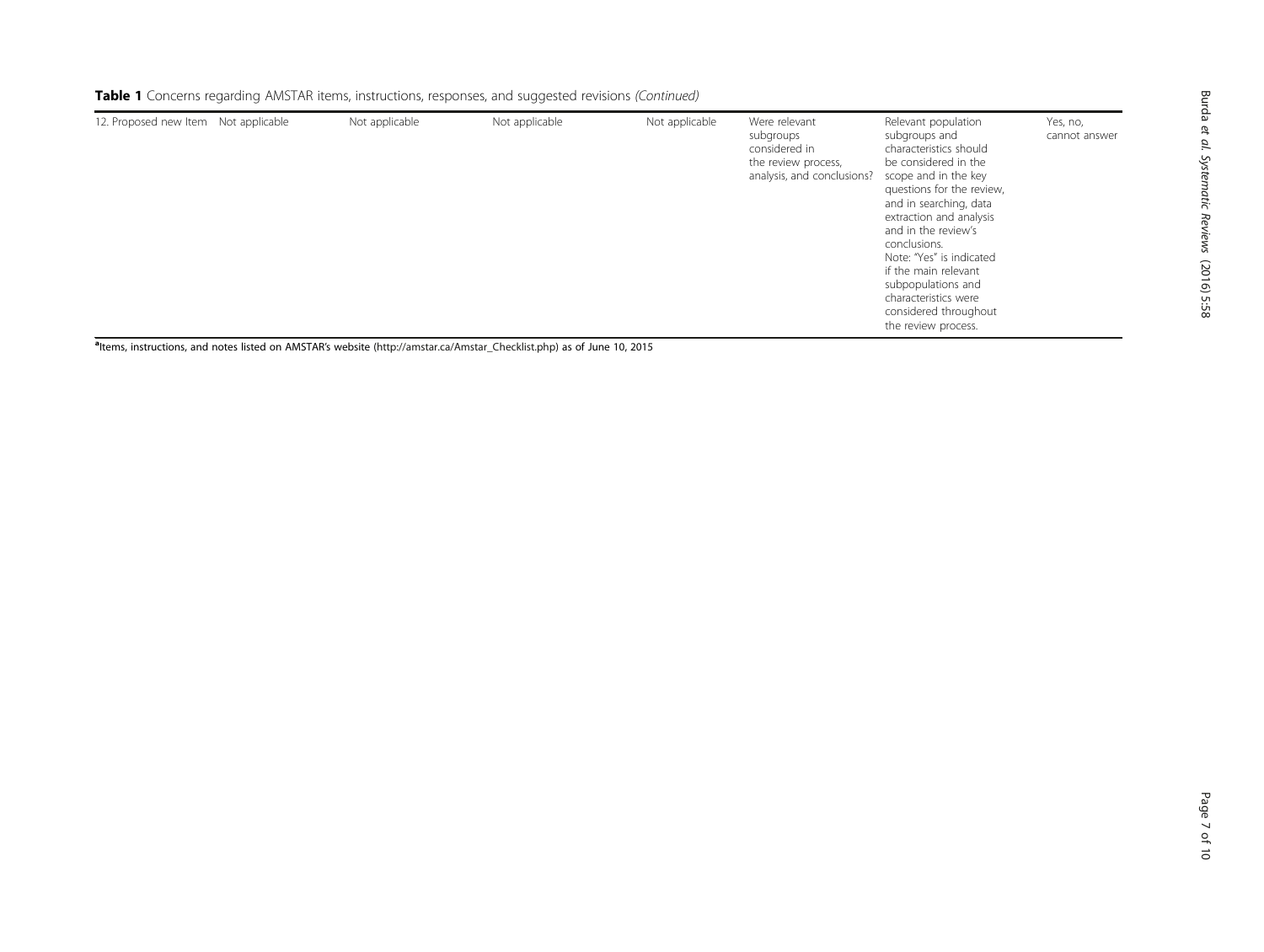Some AMSTAR items and their instructions are unclear and need to be revised (Table [1\)](#page-1-0). For example, item 4 regarding the "status of publication" might refer to either the inclusion or exclusion of gray literature. The instructions suggest that gray literature should be included; however, its relevance is closely related to the review question and may not always be necessary. In AMSTAR [[1\]](#page-8-0), foreign language publications are considered gray literature; however, this is not consistent with commonly used definitions [[38\]](#page-9-0).

The response options (yes, no, cannot answer, not applicable) are problematic [[9,](#page-8-0) [39](#page-9-0)–[43\]](#page-9-0). For example, "cannot answer" can be difficult to interpret and distinguish from "no" when no information is provided. A common approach to quality assessment is to assume that if the authors did not report a step, then it did not happen; thus, "no" would be the appropriate response. The instructions, however, suggest that "cannot answer" should be used when the item is "relevant but not described," which means a "no" response would rarely be used as authors seldom report explicitly that they did not do something. In addition, "not applicable" is only appropriate to two items (items 9 and 10) when these items are not possible or appropriate; all other items should always be addressed.

The guidance for scoring individual items and for obtaining a total score is unclear. In AMSTAR [\[1](#page-8-0)], if all criterion are met for an individual item (i.e., "yes"), it receives a score of "1" and the sum of all "yes" responses indicates the total score out of 11. Systematic reviews, however, often partially meet the item's criteria such as listing the search databases and dates but, perhaps due to word limitations of the journal, do not provide the search strategies or keywords. To address the issue of evaluating multiple constructs within a single AMSTAR item, investigators have modified its scoring to allow points for partially fulfilled items [\[7, 9](#page-8-0), [34, 35,](#page-8-0) [39\]](#page-9-0). Kung and colleagues developed R-AMSTAR [\[44](#page-9-0)], subdividing each item into four components with a score ranging from 11 to 44, where higher scores indicate better methodological quality. R-AMSTAR has been used by a number of investigators [[5,](#page-8-0) [45](#page-9-0)–[50\]](#page-9-0), and a comparison to AMSTAR concluded that R-AMSTAR provided greater guidance for each item and is more reliable and useful [[51\]](#page-9-0).

In addition, AMSTAR provides no guidance on how to combine individual item scores from multiple assessors other than stating that consensus should be reached for each item. We have averaged AMSTAR scores across assessors to encompass each independent evaluation [[52](#page-9-0)]. Other investigators have used similar approaches such as averaging scores between two assessors when discordant by one or two points and involving a third assessor when scores differed by three or more points [[53](#page-9-0), [54\]](#page-9-0).

AMSTAR was deliberately developed without guidance on how to translate the total score into categorical ratings for the overall assessment of the systematic review's quality (e.g., good, fair, poor) [\[1](#page-8-0), [55](#page-9-0)]. Various thresholds have been used by investigators to define categories for quality (e.g., 0–4 vs. 0–3 for poor quality), making it difficult to compare assessments across reviews. AMSTAR was also designed under the assumption that each item is of equal weight when considering the systematic review's overall quality [[2](#page-8-0)]. Other investigators have dealt with this issue by assigning different weights to items they consider more important [\[53, 56](#page-9-0)–[58](#page-9-0)]. For example, Jacobs and colleagues rated systematic reviews as high quality if items 3, 6, 7, and 8 were met regardless of the total score [[57](#page-9-0)]. An additional problem with the current scoring method is the equivalence of "not applicable," "no," and "cannot answer" (all scored as zero) because an item rated as "not applicable" should not be taken into account in the total score. Clearer guidance about calculating a total score is needed along with an acknowledgement of the limitations of scoring across all items should users of AMSTAR choose to calculate a total score. We believe that obtaining a total score should be avoided as it has been shown to be problematic [\[59\]](#page-9-0).

#### Conclusion

AMSTAR is a useful tool for assessing the quality of systematic reviews; however, some modifications would improve its usability, reliability, and validity. The issues discussed in this commentary are not limited to our own experiences but are shared across many investigators who have used this tool. We have provided suggestions for improving AMSTAR; however, any revised tool needs to be empirically tested for reliability and validity, and undoubtedly, additional refinements will be needed. We look forward to further dialog on AMSTAR and to subsequent revisions and evaluations.

#### Abbreviation

AMSTAR: A Measurement Tool to Assess Systematic Reviews.

#### Competing interests

B.U. Burda, H.K. Holmer, and S.L. Norris used and published results of AMSTAR in the assessment of systematic review quality. S.L. Norris is an active member of the GRADE Working Group. The authors have no other conflicts of interest to declare.

#### Authors' contributions

BUB, HKH, and SLN conceived the design of the study, collected, analyzed, and interpreted the data, and drafted, reviewed, and approved the manuscript.

#### Acknowledgements

The authors thank Carrie D. Patnode, Ph.D. for reviewing the draft manuscript and Lauren A. Ogden, B.A. and Keshia D. Bigler, B.S. for the administrative support.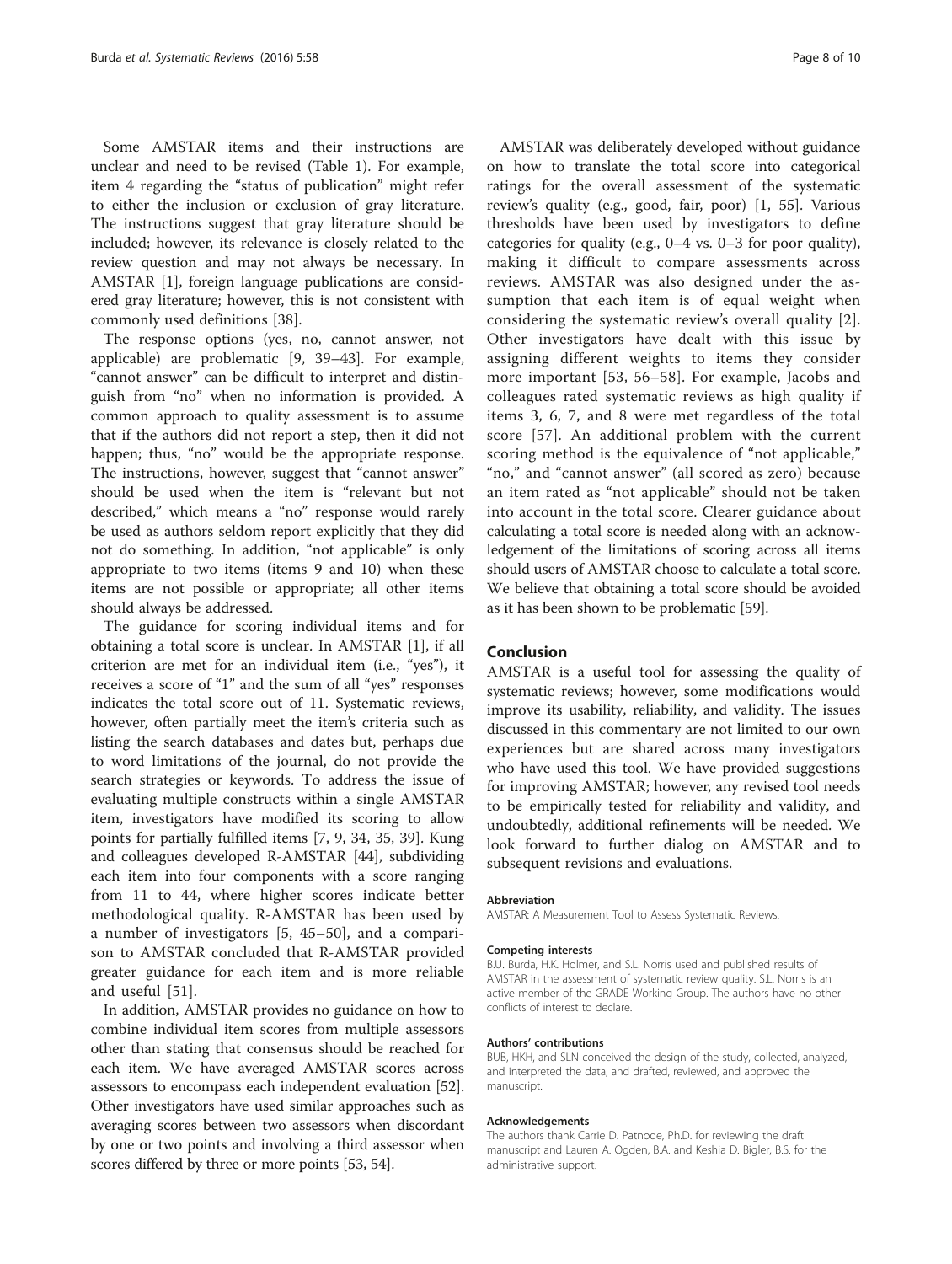#### <span id="page-8-0"></span>Funding

This manuscript was the result of work performed for the Agency for Healthcare Research and Quality under grant HS018500-01 (S. L. Norris). The funder played no role in drafting this manuscript.

#### Author details

<sup>1</sup> Kaiser Permanente Center for Health Research, 3800 N. Interstate Ave, Portland, OR 97227, USA. <sup>2</sup>Oregon Health and Science University, 3181 SW Sam Jackson Park Road, Portland, OR 97239, USA. <sup>3</sup>World Health Organization, Av. Appia 20, CH-1211, Geneva 27, Switzerland.

#### Received: 15 October 2015 Accepted: 5 April 2016 Published online: 12 April 2016

#### References

- 1. Shea BJ, Grimshaw JM, Wells GA, Boers M, Andersson N, Hamel C, et al. Development of AMSTAR: a measurement tool to assess the methodological quality of systematic reviews. BMC Med Res Methodol. 2007;7:10.
- 2. Shea BJ, Hamel C, Wells GA, Bouter LM, Kristjansson E, Grimshaw J, et al. AMSTAR is a reliable and valid measurement tool to assess the methodological quality of systematic reviews. J Clin Epidemiol. 2009;62(10): 1013–20. [http://dx.doi.org/10.1016/j.jclinepi.2008.10.009.](http://dx.doi.org/10.1016/j.jclinepi.2008.10.009)
- 3. Shea BJ, Bouter LM, Peterson J, Boers M, Andersson N, Ortiz Z, et al. External validation of a measurement tool to assess systematic reviews (AMSTAR). PLoS ONE. 2007;2(12), e1350.
- 4. Chambrone L, Faggion Jr CM, Pannuti CM, Chambrone LA. Evidence-based periodontal plastic surgery: an assessment of quality of systematic reviews in the treatment of recession-type defects. J Clin Periodontol. 2010;37(12): 1110–8.<http://dx.doi.org/10.1111/j.1600-051X.2010.01634.x>.
- Klimo Jr P, Thompson CJ, Ragel BT, Boop FA. Methodology and reporting of meta-analyses in the neurosurgical literature. J Neurosurg. 2014;120(4): 796–810. [http://dx.doi.org/10.3171/2013.11.JNS13195.](http://dx.doi.org/10.3171/2013.11.JNS13195)
- 6. Nicolau I, Ling D, Tian L, Lienhardt C, Pai M. Methodological and reporting quality of systematic reviews on tuberculosis. Int J Tuberc Lung Dis. 2013; 17(9):1160–9. [http://dx.doi.org/10.5588/ijtld.13.0050.](http://dx.doi.org/10.5588/ijtld.13.0050)
- Aziz T, Compton S, Nassar U, Matthews D, Ansari K, Flores-Mir C. Methodological quality and descriptive characteristics of prosthodonticrelated systematic reviews. J Oral Rehabil. 2013;40(4):263–78. [http://dx.doi.org/10.1111/joor.12028.](http://dx.doi.org/10.1111/joor.12028)
- 8. Elangovan S, Avila-Ortiz G, Johnson GK, Karimbux N, Allareddy V. Quality assessment of systematic reviews on periodontal regeneration in humans. J Periodontol. 2013;84(2):176–85. [http://dx.doi.org/10.1902/jop.2012.120021.](http://dx.doi.org/10.1902/jop.2012.120021)
- 9. Fleming PS, Koletsi D, Seehra J, Pandis N. Systematic reviews published in higher impact clinical journals were of higher quality. J Clin Epidemiol. 2014; 67(7):754–9.<http://dx.doi.org/10.1016/j.jclinepi.2014.01.002>.
- 10. Kamioka H, Tsutani K, Okuizumi H, Mutoh Y, Ohta M, Handa S, et al. Effectiveness of aquatic exercise and balneotherapy: a summary of systematic reviews based on randomized controlled trials of water immersion therapies. J Epidemiol. 2010;20(1):2–12.
- 11. Lang LA, Teich ST. A critical appraisal of the systematic review process: systematic reviews of zirconia single crowns. J Prosthet Dent. 2014;111(6): 476–84. [http://dx.doi.org/10.1016/j.prosdent.2013.10.007.](http://dx.doi.org/10.1016/j.prosdent.2013.10.007)
- 12. Macedo CR, Riera R, Torloni MR. Methodological quality of systematic reviews and clinical trials on women's health published in a Brazilian evidence-based health journal. Clinics. 2013;68(4):563–7. [http://dx.doi.org/10.](http://dx.doi.org/10.6061/clinics/2013(04)20) [6061/clinics/2013\(04\)20](http://dx.doi.org/10.6061/clinics/2013(04)20).
- 13. Remschmidt C, Wichmann O, Harder T. Methodological quality of systematic reviews on influenza vaccination. Vaccine. 2014;32(15):1678–84. [http://dx.doi.org/10.1016/j.vaccine.2014.01.060.](http://dx.doi.org/10.1016/j.vaccine.2014.01.060)
- 14. Kumar A, Galeb S, Djulbegovic B. Treatment of patients with multiple myeloma: an overview of systematic reviews. Acta Haematol. 2011;125(1–2): 8–22.<http://dx.doi.org/10.1159/000318880>.
- 15. Prior M, Guerin M, Grimmer-Somers K. The effectiveness of clinical guideline implementation strategies—a synthesis of systematic review findings. J Eval Clin Pract. 2008;14(5):888–97. [http://dx.doi.org/10.1111/j.](http://dx.doi.org/10.1111/j.1365-2753.2008.01014.x) [1365-2753.2008.01014.x](http://dx.doi.org/10.1111/j.1365-2753.2008.01014.x).
- 16. Seo HJ, Kim KU. Quality assessment of systematic reviews or meta-analyses of nursing interventions conducted by Korean reviewers. BMC Med Res Methodol. 2012;12:129.<http://dx.doi.org/10.1186/1471-2288-12-129>.
- 17. Sequeira-Byron P, Fedorowicz Z, Jagannath VA, Sharif MO. An AMSTAR assessment of the methodological quality of systematic reviews of oral healthcare interventions published in the Journal of Applied Oral Science (JAOS). J Appl Oral Sci. 2011;19(5):440–7.
- 18. Andersen JH, Fallentin N, Thomsen JF, Mikkelsen S. Risk factors for neck and upper extremity disorders among computers users and the effect of interventions: an overview of systematic reviews. PLoS ONE. 2011;6(5): e19691. [http://dx.doi.org/10.1371/journal.pone.0019691.](http://dx.doi.org/10.1371/journal.pone.0019691)
- 19. Berkhof M, van Rijssen HJ, Schellart AJ, Anema JR, van der Beek AJ. Effective training strategies for teaching communication skills to physicians: an overview of systematic reviews. Patient Educ Couns. 2011;84(2):152–62. [http://dx.doi.org/10.1016/j.pec.2010.06.010.](http://dx.doi.org/10.1016/j.pec.2010.06.010)
- 20. Johnson BT, MacDonald HV, Bruneau Jr ML, Goldsby TU, Brown JC, Huedo-Medina TB, et al. Methodological quality of meta-analyses on the blood pressure response to exercise: a review. J Hypertens. 2014;32(4):706–23. [http://dx.doi.org/10.1097/HJH.0000000000000097.](http://dx.doi.org/10.1097/HJH.0000000000000097)
- 21. Kelley GA, Kelley KS. Effects of exercise in the treatment of overweight and obese children and adolescents: a systematic review of meta-analyses. J Obes. 2013;2013:783103. [http://dx.doi.org/10.1155/2013/783103.](http://dx.doi.org/10.1155/2013/783103)
- 22. Kelley GA, Kelley KS. Effects of exercise on depressive symptoms in adults with arthritis and other rheumatic disease: a systematic review of meta-analyses. BMC Musculoskelet Disord. 2014;15:121. [http://dx.doi.org/](http://dx.doi.org/10.1186/1471-2474-15-121) [10.1186/1471-2474-15-121.](http://dx.doi.org/10.1186/1471-2474-15-121)
- 23. Massougbodji J, Le Bodo Y, Fratu R, De Wals P. Reviews examining sugar-sweetened beverages and body weight: correlates of their quality and conclusions. Am J Clin Nutr. 2014;99(5):1096–104. [http://dx.doi.org/](http://dx.doi.org/10.3945/ajcn.113.063776) [10.3945/ajcn.113.063776.](http://dx.doi.org/10.3945/ajcn.113.063776)
- 24. Nuckols TK, Anderson L, Popescu I, Diamant AL, Doyle B, Di Capua P, et al. Opioid prescribing: a systematic review and critical appraisal of guidelines for chronic pain. Ann Intern Med. 2014;160(1):38–47. [http://dx.doi.org/10.](http://dx.doi.org/10.7326/0003-4819-160-1-201401070-00732) [7326/0003-4819-160-1-201401070-00732.](http://dx.doi.org/10.7326/0003-4819-160-1-201401070-00732)
- 25. Panic N, Leoncini E, de Belvis G, Ricciardi W, Boccia S. Evaluation of the endorsement of the preferred reporting items for systematic reviews and meta-analysis (PRISMA) statement on the quality of published systematic review and meta-analyses. PLoS ONE. 2013;8(12):e83138. [http://dx.doi.org/](http://dx.doi.org/10.1371/journal.pone.0083138) [10.1371/journal.pone.0083138](http://dx.doi.org/10.1371/journal.pone.0083138).
- 26. Pieper D, Mathes T, Eikermann M. Can AMSTAR also be applied to systematic reviews of non-randomized studies? BMC Res Notes. 2014;7:609. [http://dx.doi.org/10.1186/1756-0500-7-609.](http://dx.doi.org/10.1186/1756-0500-7-609)
- 27. Saokaew S, Oderda GM. Quality assessment of the methods used in published opioid conversion reviews. J Pain Palliat Care Pharmacother. 2012; 26(4):341–7. [http://dx.doi.org/10.3109/15360288.2012.734904.](http://dx.doi.org/10.3109/15360288.2012.734904)
- Sardanelli F, Bashir H, Berzaczy D, Cannella G, Espeland A, Flor N, et al. The role of imaging specialists as authors of systematic reviews on diagnostic and interventional imaging and its impact on scientific quality: report from the EuroAIM Evidence-based Radiology Working Group. Radiology. 2014; 272(2):533–40.<http://dx.doi.org/10.1148/radiol.14131730>.
- 29. Walton DM, Carroll LJ, Kasch H, Sterling M, Verhagen AP, Macdermid JC, et al. An overview of systematic reviews on prognostic factors in neck pain: results from the International Collaboration on Neck Pain (ICON) project. Open Orthop J. 2013;7:494–505. [http://dx.doi.org/10.2174/1874325001307010494.](http://dx.doi.org/10.2174/1874325001307010494)
- 30. Wiysonge CS, Ngcobo NJ, Jeena PM, Madhi SA, Schoub BD, Hawkridge A, et al. Advances in childhood immunisation in South Africa: where to now? Programme managers' views and evidence from systematic reviews. BMC Public Health. 2012;12:578. [http://dx.doi.org/10.1186/1471-2458-12-578.](http://dx.doi.org/10.1186/1471-2458-12-578)
- 31. Higgins JPT, Green S. Cochrane handbook of systematic reviews of interventions. West Sussex: The Cochrane Collaboration; 2008.
- 32. Moher D, Liberati A, Tetzlaff J, Altman DG, Group P. Preferred reporting items for systematic reviews and meta-analyses: the PRISMA statement. J Clin Epidemiol. 2009;62(10):1006–12. doi:[10.1016/j.jclinepi.2009.06.005](http://dx.doi.org/10.1016/j.jclinepi.2009.06.005).
- 33. Whiting P, Savovic J, Higgins JP, Caldwell DM, Reeves BC, Shea B, et al. ROBIS: a new tool to assess risk of bias in systematic reviews was developed. J Clin Epidemiol. 2016;69:225–34. doi:[10.1016/j.jclinepi.2015.06.005](http://dx.doi.org/10.1016/j.jclinepi.2015.06.005).
- 34. Papageorgiou SN, Papadopoulos MA, Athanasiou AE. Evaluation of methodology and quality characteristics of systematic reviews in orthodontics. Orthod Craniofac Res. 2011;14(3):116–37. [http://dx.doi.org/](http://dx.doi.org/10.1111/j.1601-6343.2011.01522.x) [10.1111/j.1601-6343.2011.01522.x](http://dx.doi.org/10.1111/j.1601-6343.2011.01522.x).
- 35. Papageorgiou SN, Papadopoulos MA, Athanasiou AE. Reporting characteristics of meta-analyses in orthodontics: methodological assessment and statistical recommendations. Eur J Orthod. 2014;36(1): 74–85. [http://dx.doi.org/10.1093/ejo/cjt008.](http://dx.doi.org/10.1093/ejo/cjt008)